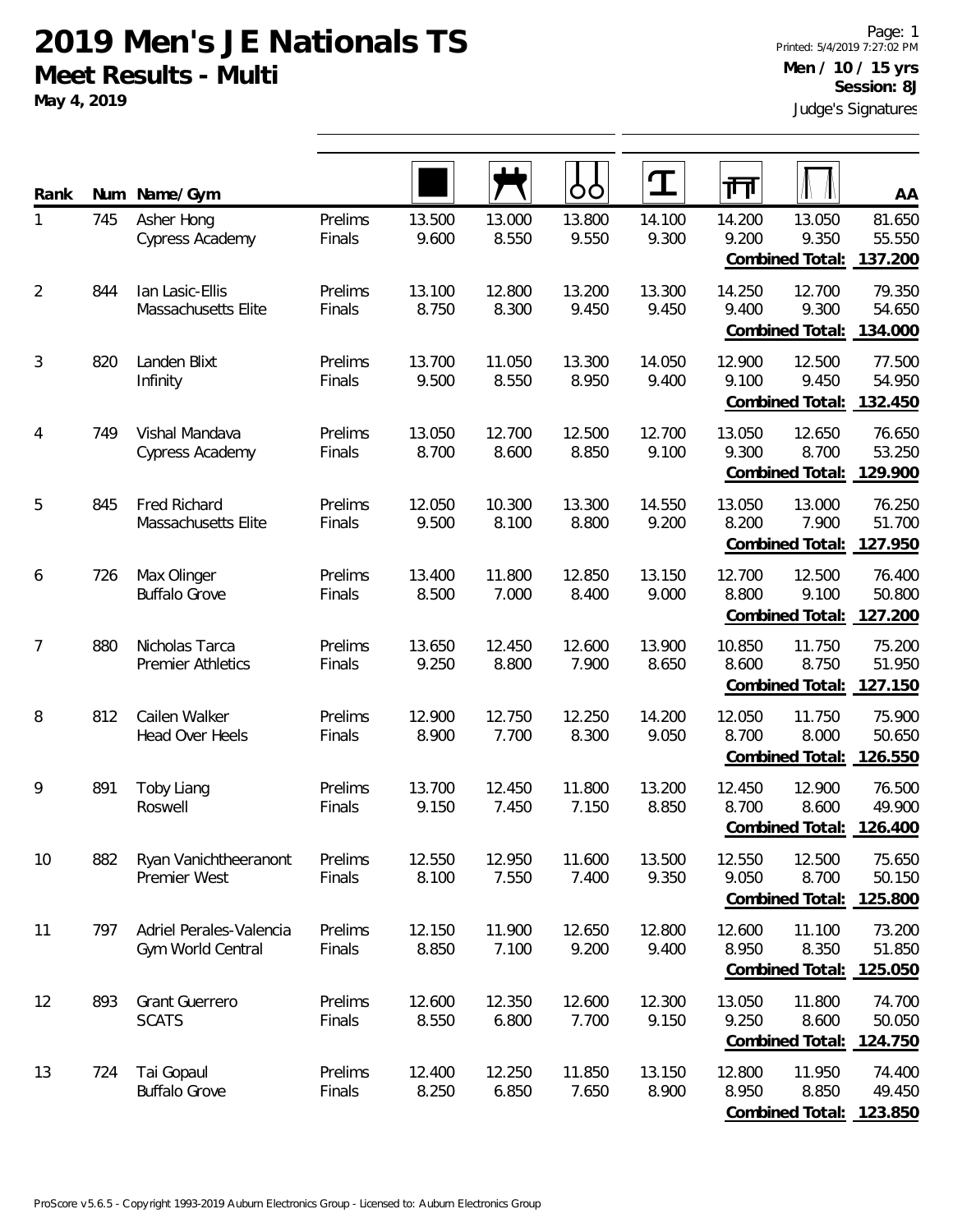**May 4, 2019**

Page: 2 Printed: 5/4/2019 7:27:02 PM **Men / 10 / 15 yrs Session: 8J**

| Rank       | Num | Name/Gym                                     |                   |                 |                 | OO              | ${\bf T}$       | गंग             |                                           | AA                          |
|------------|-----|----------------------------------------------|-------------------|-----------------|-----------------|-----------------|-----------------|-----------------|-------------------------------------------|-----------------------------|
| 14T        | 722 | <b>Justin Ciccone</b><br><b>Bright Raven</b> | Prelims<br>Finals | 12.700<br>8.500 | 11.850<br>7.200 | 12.400<br>7.900 | 13.700<br>9.250 | 12.500<br>7.650 | 12.000<br>7.200<br>Combined Total:        | 75.150<br>47.700<br>122.850 |
| 14T        | 768 | Matthew Nguyen<br>EnRich Gym                 | Prelims<br>Finals | 12.700<br>8.800 | 11.750<br>8.000 | 11.750<br>7.950 | 13.100<br>8.700 | 11.450<br>7.600 | 12.250<br>8.800<br><b>Combined Total:</b> | 73.000<br>49.850<br>122.850 |
| 16T        | 827 | Erich Upton<br>Iron Cross                    | Prelims<br>Finals | 12.700<br>8.150 | 11.800<br>7.800 | 12.200<br>8.300 | 11.300<br>8.900 | 12.300<br>7.700 | 12.300<br>9.100<br><b>Combined Total:</b> | 72.600<br>49.950<br>122.550 |
| <b>16T</b> | 883 | Nathan York<br>Premier West                  | Prelims<br>Finals | 13.450<br>8.400 | 12.500<br>7.000 | 11.500<br>6.850 | 13.200<br>8.500 | 12.600<br>8.550 | 10.800<br>9.200<br>Combined Total:        | 74.050<br>48.500<br>122.550 |
| <b>18T</b> | 885 | Arthur Ashton<br>Queen City                  | Prelims<br>Finals | 12.450<br>8.050 | 10.500<br>7.300 | 11.800<br>7.900 | 13.600<br>8.200 | 12.650<br>8.650 | 11.100<br>8.450<br>Combined Total:        | 72.100<br>48.550<br>120.650 |
| <b>18T</b> | 909 | Jonah Diaz<br>Sun Country                    | Prelims<br>Finals | 11.650<br>8.900 | 9.550<br>6.750  | 11.900<br>7.900 | 13.450<br>8.950 | 12.700<br>8.850 | 12.100<br>7.950<br>Combined Total:        | 71.350<br>49.300<br>120.650 |
| 20         | 825 | Kaleb Harder<br>Iron Cross                   | Prelims<br>Finals | 12.300<br>8.250 | 12.500<br>6.800 | 11.800<br>6.950 | 12.700<br>8.400 | 12.500<br>8.650 | 11.700<br>7.650<br>Combined Total:        | 73.500<br>46.700<br>120.200 |
| 21         | 767 | <b>Ricky Mays</b><br>EnRich Gym              | Prelims<br>Finals | 12.450<br>8.400 | 12.400<br>8.400 | 12.100<br>8.300 | 13.850<br>8.850 | 12.050<br>7.700 | 10.150<br>4.150<br>Combined Total:        | 73.000<br>45.800<br>118.800 |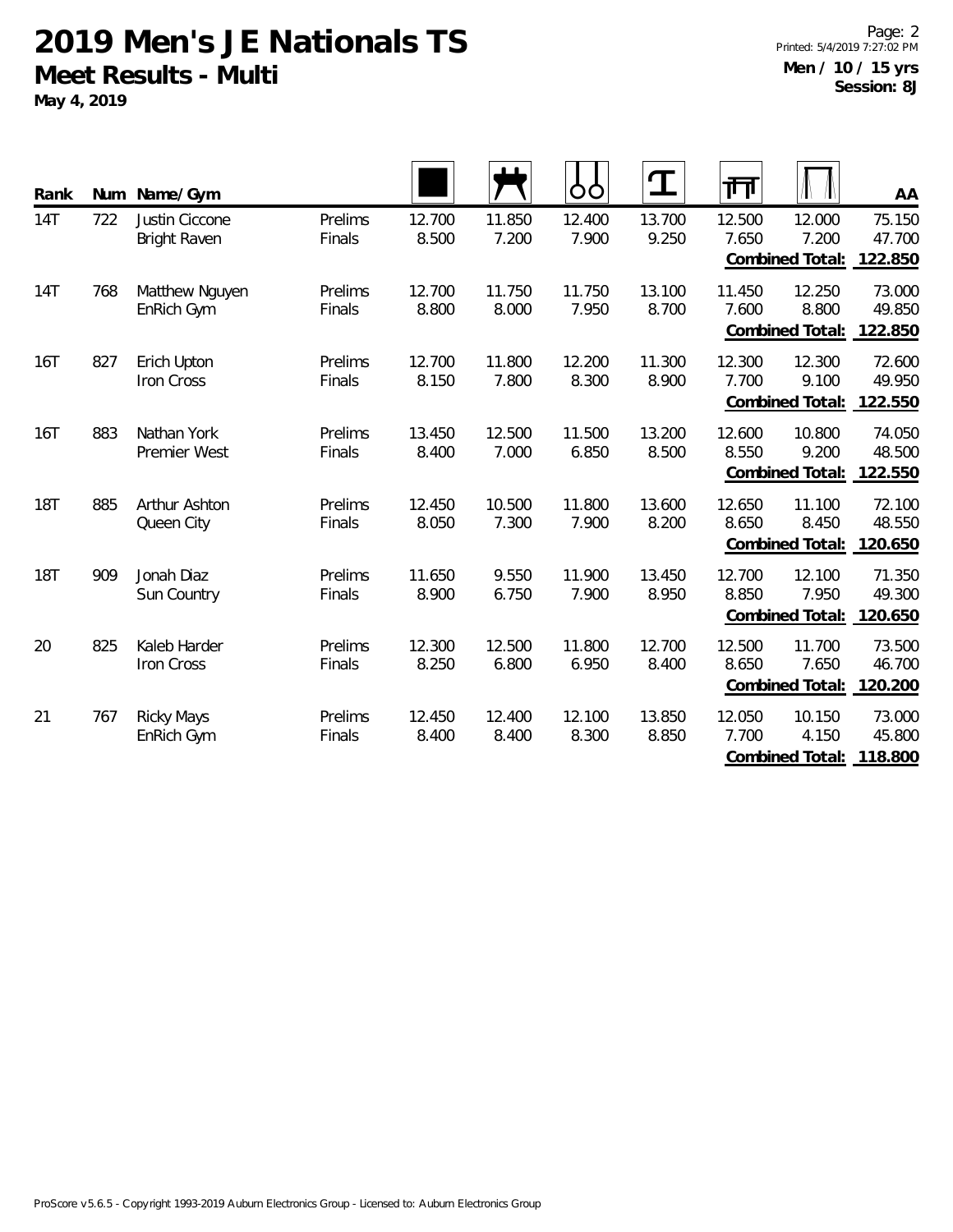**May 4, 2019**

#1 = 2019 Men's JE Nationals TS: 100% #2 = 2019 Men's JO Nationals: 100%

Page: 1 Printed: 5/4/2019 7:27:11 PM **Men / 10 / 15 yrs Session: 8J**

|            |     | $\frac{1}{2}$ $\frac{1}{2}$ $\frac{1}{2}$ $\frac{1}{2}$ $\frac{1}{2}$ $\frac{1}{2}$ $\frac{1}{2}$ $\frac{1}{2}$ $\frac{1}{2}$ $\frac{1}{2}$ $\frac{1}{2}$ $\frac{1}{2}$ $\frac{1}{2}$ $\frac{1}{2}$ $\frac{1}{2}$ $\frac{1}{2}$ $\frac{1}{2}$ $\frac{1}{2}$ $\frac{1}{2}$ $\frac{1}{2}$ $\frac{1}{2}$ $\frac{1}{2}$ |                          |        |       |        |
|------------|-----|---------------------------------------------------------------------------------------------------------------------------------------------------------------------------------------------------------------------------------------------------------------------------------------------------------------------|--------------------------|--------|-------|--------|
| Place      | Num | Name                                                                                                                                                                                                                                                                                                                | Gym                      | #2     | #1    | Score  |
| 1          | 820 | Landen Blixt                                                                                                                                                                                                                                                                                                        | Infinity                 | 13.700 | 9.500 | 23.200 |
| 2          | 745 | Asher Hong                                                                                                                                                                                                                                                                                                          | <b>Cypress Academy</b>   | 13.500 | 9.600 | 23.100 |
| 3          | 880 | Nicholas Tarca                                                                                                                                                                                                                                                                                                      | <b>Premier Athletics</b> | 13.650 | 9.250 | 22.900 |
| 4          | 891 | Toby Liang                                                                                                                                                                                                                                                                                                          | Roswell                  | 13.700 | 9.150 | 22.850 |
| 5          | 726 | Max Olinger                                                                                                                                                                                                                                                                                                         | <b>Buffalo Grove</b>     | 13.400 | 8.500 | 21.900 |
| 6T         | 844 | lan Lasic-Ellis                                                                                                                                                                                                                                                                                                     | Massachusetts Elite      | 13.100 | 8.750 | 21.850 |
| 6T         | 883 | Nathan York                                                                                                                                                                                                                                                                                                         | Premier West             | 13.450 | 8.400 | 21.850 |
| 8          | 812 | Cailen Walker                                                                                                                                                                                                                                                                                                       | Head Over Heels          | 12.900 | 8.900 | 21.800 |
| 9          | 749 | Vishal Mandava                                                                                                                                                                                                                                                                                                      | <b>Cypress Academy</b>   | 13.050 | 8.700 | 21.750 |
| 10         | 845 | Fred Richard                                                                                                                                                                                                                                                                                                        | Massachusetts Elite      | 12.050 | 9.500 | 21.550 |
| 11         | 768 | Matthew Nguyen                                                                                                                                                                                                                                                                                                      | EnRich Gym               | 12.700 | 8.800 | 21.500 |
| 12         | 722 | Justin Ciccone                                                                                                                                                                                                                                                                                                      | <b>Bright Raven</b>      | 12.700 | 8.500 | 21.200 |
| 13         | 893 | <b>Grant Guerrero</b>                                                                                                                                                                                                                                                                                               | <b>SCATS</b>             | 12.600 | 8.550 | 21.150 |
| 14         | 797 | Adriel Perales-Valencia                                                                                                                                                                                                                                                                                             | Gym World Central        | 12.150 | 8.850 | 21.000 |
| 15T        | 767 | Ricky Mays                                                                                                                                                                                                                                                                                                          | EnRich Gym               | 12.450 | 8.400 | 20.850 |
| 15T        | 827 | Erich Upton                                                                                                                                                                                                                                                                                                         | Iron Cross               | 12.700 | 8.150 | 20.850 |
| 17T        | 882 | Ryan Vanichtheeranont                                                                                                                                                                                                                                                                                               | Premier West             | 12.550 | 8.100 | 20.650 |
| 17T        | 724 | Tai Gopaul                                                                                                                                                                                                                                                                                                          | <b>Buffalo Grove</b>     | 12.400 | 8.250 | 20.650 |
| 19T        | 825 | Kaleb Harder                                                                                                                                                                                                                                                                                                        | Iron Cross               | 12.300 | 8.250 | 20.550 |
| <b>19T</b> | 909 | Jonah Diaz                                                                                                                                                                                                                                                                                                          | Sun Country              | 11.650 | 8.900 | 20.550 |
| 21         | 885 | Arthur Ashton                                                                                                                                                                                                                                                                                                       | Queen City               | 12.450 | 8.050 | 20.500 |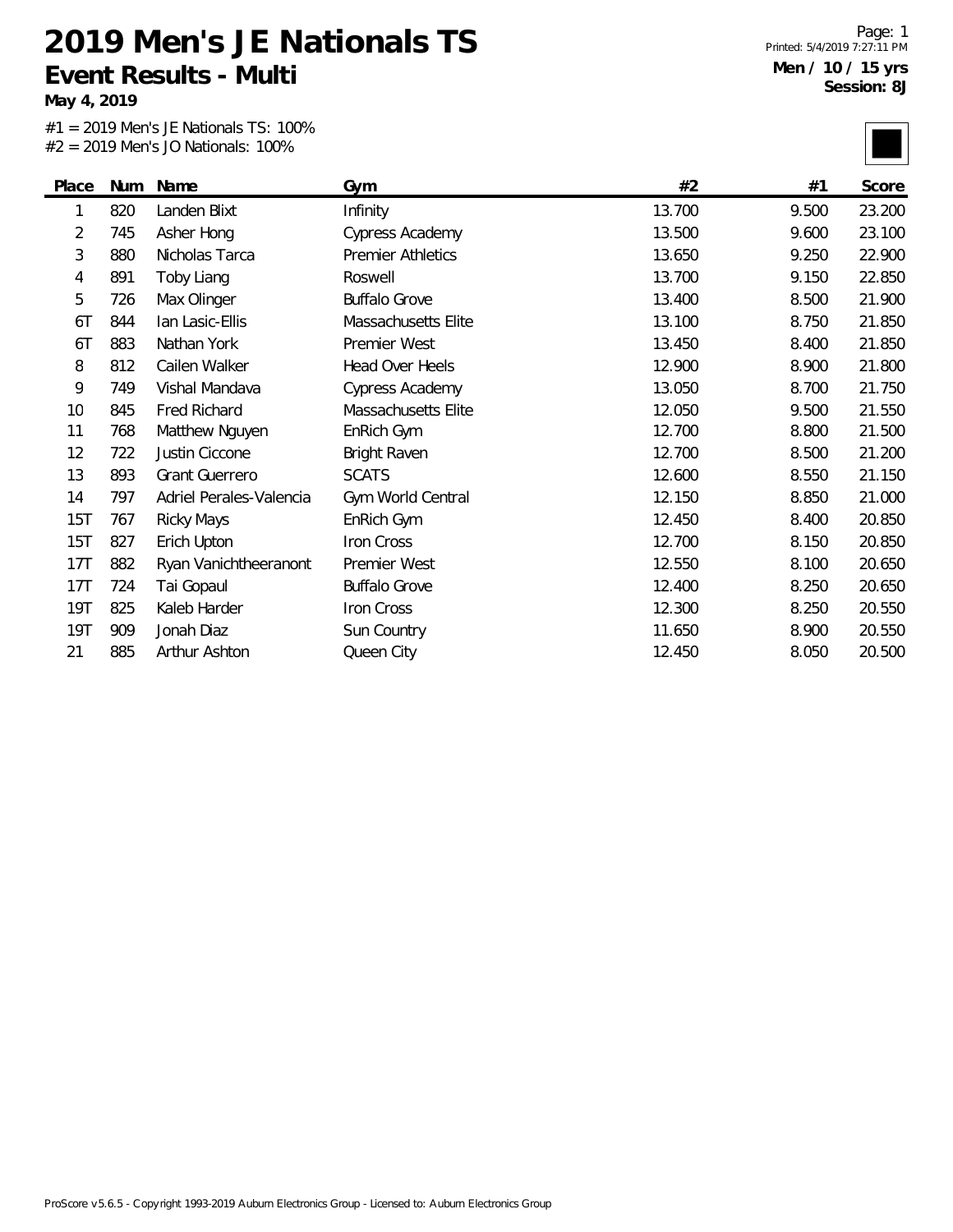**May 4, 2019**

#1 = 2019 Men's JE Nationals TS: 100% #2 = 2019 Men's JO Nationals: 100%

|                |     | $\frac{1}{2}$ $\frac{1}{2}$ $\frac{1}{2}$ $\frac{1}{2}$ $\frac{1}{2}$ $\frac{1}{2}$ $\frac{1}{2}$ $\frac{1}{2}$ $\frac{1}{2}$ $\frac{1}{2}$ $\frac{1}{2}$ $\frac{1}{2}$ $\frac{1}{2}$ $\frac{1}{2}$ $\frac{1}{2}$ $\frac{1}{2}$ $\frac{1}{2}$ $\frac{1}{2}$ $\frac{1}{2}$ $\frac{1}{2}$ $\frac{1}{2}$ $\frac{1}{2}$ |                          |        |       | $\mathcal{L}$ |
|----------------|-----|---------------------------------------------------------------------------------------------------------------------------------------------------------------------------------------------------------------------------------------------------------------------------------------------------------------------|--------------------------|--------|-------|---------------|
| Place          | Num | Name                                                                                                                                                                                                                                                                                                                | Gym                      | #2     | #1    | Score         |
| 1              | 745 | Asher Hong                                                                                                                                                                                                                                                                                                          | <b>Cypress Academy</b>   | 13.000 | 8.550 | 21.550        |
| $\overline{2}$ | 749 | Vishal Mandava                                                                                                                                                                                                                                                                                                      | Cypress Academy          | 12.700 | 8.600 | 21.300        |
| 3              | 880 | Nicholas Tarca                                                                                                                                                                                                                                                                                                      | <b>Premier Athletics</b> | 12.450 | 8.800 | 21.250        |
| 4              | 844 | Ian Lasic-Ellis                                                                                                                                                                                                                                                                                                     | Massachusetts Elite      | 12.800 | 8.300 | 21.100        |
| 5              | 767 | <b>Ricky Mays</b>                                                                                                                                                                                                                                                                                                   | EnRich Gym               | 12.400 | 8.400 | 20.800        |
| 6              | 882 | Ryan Vanichtheeranont                                                                                                                                                                                                                                                                                               | Premier West             | 12.950 | 7.550 | 20.500        |
| 7              | 812 | Cailen Walker                                                                                                                                                                                                                                                                                                       | Head Over Heels          | 12.750 | 7.700 | 20.450        |
| 8              | 891 | Toby Liang                                                                                                                                                                                                                                                                                                          | Roswell                  | 12.450 | 7.450 | 19.900        |
| 9              | 768 | Matthew Nguyen                                                                                                                                                                                                                                                                                                      | EnRich Gym               | 11.750 | 8.000 | 19.750        |
| <b>10T</b>     | 820 | Landen Blixt                                                                                                                                                                                                                                                                                                        | Infinity                 | 11.050 | 8.550 | 19.600        |
| 10T            | 827 | Erich Upton                                                                                                                                                                                                                                                                                                         | Iron Cross               | 11.800 | 7.800 | 19.600        |
| 12             | 883 | Nathan York                                                                                                                                                                                                                                                                                                         | Premier West             | 12.500 | 7.000 | 19.500        |
| 13             | 825 | Kaleb Harder                                                                                                                                                                                                                                                                                                        | Iron Cross               | 12.500 | 6.800 | 19.300        |
| 14             | 893 | <b>Grant Guerrero</b>                                                                                                                                                                                                                                                                                               | <b>SCATS</b>             | 12.350 | 6.800 | 19.150        |
| 15             | 724 | Tai Gopaul                                                                                                                                                                                                                                                                                                          | <b>Buffalo Grove</b>     | 12.250 | 6.850 | 19.100        |
| 16             | 722 | Justin Ciccone                                                                                                                                                                                                                                                                                                      | <b>Bright Raven</b>      | 11.850 | 7.200 | 19.050        |
| 17             | 797 | Adriel Perales-Valencia                                                                                                                                                                                                                                                                                             | Gym World Central        | 11.900 | 7.100 | 19.000        |
| 18             | 726 | Max Olinger                                                                                                                                                                                                                                                                                                         | <b>Buffalo Grove</b>     | 11.800 | 7.000 | 18.800        |
| 19             | 845 | Fred Richard                                                                                                                                                                                                                                                                                                        | Massachusetts Elite      | 10.300 | 8.100 | 18.400        |
| 20             | 885 | Arthur Ashton                                                                                                                                                                                                                                                                                                       | Queen City               | 10.500 | 7.300 | 17.800        |
| 21             | 909 | Jonah Diaz                                                                                                                                                                                                                                                                                                          | Sun Country              | 9.550  | 6.750 | 16.300        |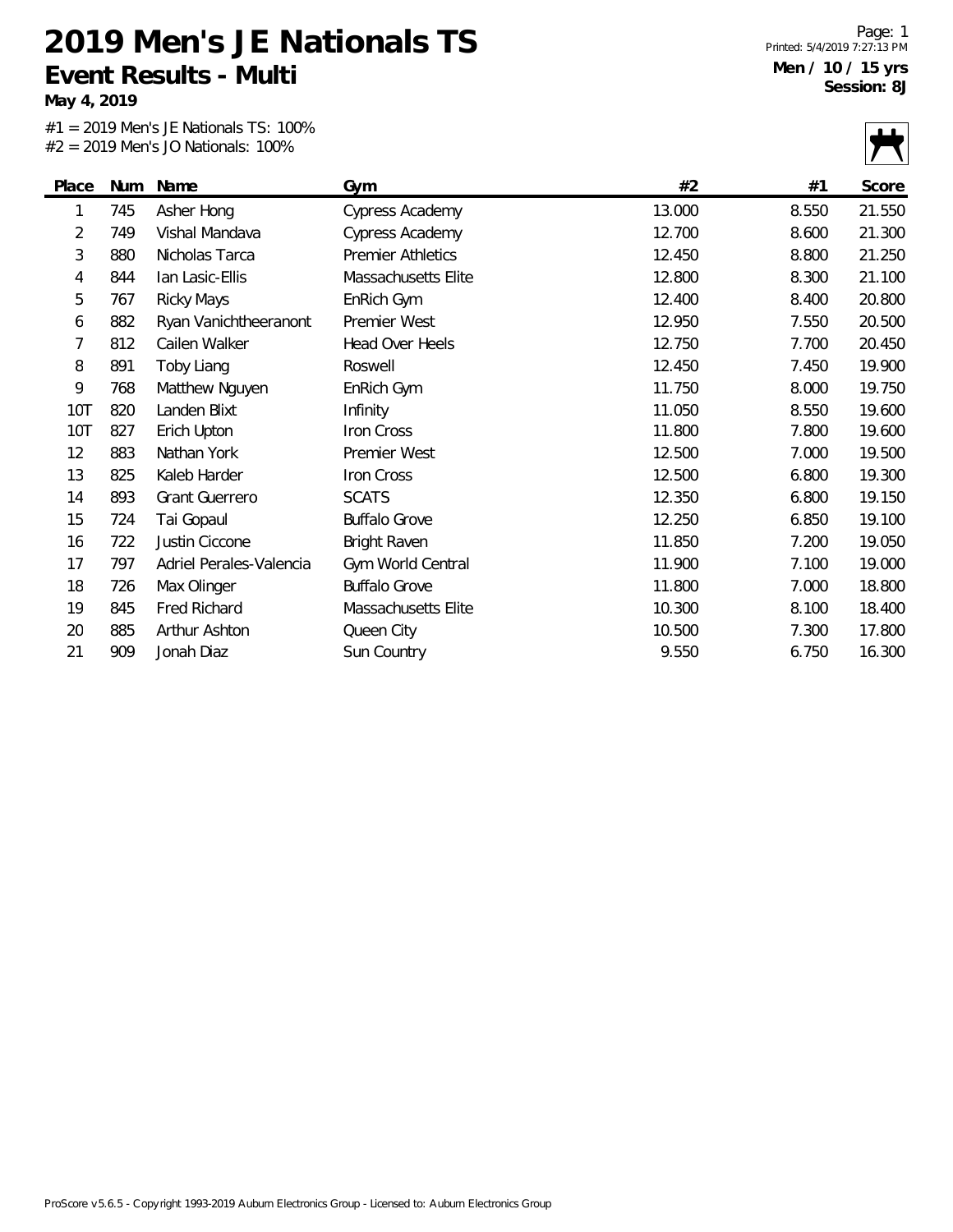**May 4, 2019**

#1 = 2019 Men's JE Nationals TS: 100% #2 = 2019 Men's JO Nationals: 100%

Page: 1 Printed: 5/4/2019 7:27:15 PM **Men / 10 / 15 yrs Session: 8J**

|                |     | $\pi z$ – 2017 IVICITS JO NGHUHGIS. TOO 70 |                          |        |       |        |
|----------------|-----|--------------------------------------------|--------------------------|--------|-------|--------|
| Place          | Num | Name                                       | Gym                      | #2     | #1    | Score  |
| 1              | 745 | Asher Hong                                 | Cypress Academy          | 13.800 | 9.550 | 23.350 |
| $\overline{2}$ | 844 | Ian Lasic-Ellis                            | Massachusetts Elite      | 13.200 | 9.450 | 22.650 |
| 3              | 820 | Landen Blixt                               | Infinity                 | 13.300 | 8.950 | 22.250 |
| 4              | 845 | <b>Fred Richard</b>                        | Massachusetts Elite      | 13.300 | 8.800 | 22.100 |
| 5              | 797 | Adriel Perales-Valencia                    | Gym World Central        | 12.650 | 9.200 | 21.850 |
| 6              | 749 | Vishal Mandava                             | Cypress Academy          | 12.500 | 8.850 | 21.350 |
| 7              | 726 | Max Olinger                                | <b>Buffalo Grove</b>     | 12.850 | 8.400 | 21.250 |
| 8              | 812 | Cailen Walker                              | Head Over Heels          | 12.250 | 8.300 | 20.550 |
| 9T             | 880 | Nicholas Tarca                             | <b>Premier Athletics</b> | 12.600 | 7.900 | 20.500 |
| 9T             | 827 | Erich Upton                                | Iron Cross               | 12.200 | 8.300 | 20.500 |
| 11             | 767 | <b>Ricky Mays</b>                          | EnRich Gym               | 12.100 | 8.300 | 20.400 |
| 12T            | 893 | <b>Grant Guerrero</b>                      | <b>SCATS</b>             | 12.600 | 7.700 | 20.300 |
| 12T            | 722 | Justin Ciccone                             | <b>Bright Raven</b>      | 12.400 | 7.900 | 20.300 |
| 14             | 909 | Jonah Diaz                                 | Sun Country              | 11.900 | 7.900 | 19.800 |
| 15T            | 885 | Arthur Ashton                              | Queen City               | 11.800 | 7.900 | 19.700 |
| 15T            | 768 | Matthew Nguyen                             | EnRich Gym               | 11.750 | 7.950 | 19.700 |
| 17             | 724 | Tai Gopaul                                 | <b>Buffalo Grove</b>     | 11.850 | 7.650 | 19.500 |
| 18             | 882 | Ryan Vanichtheeranont                      | Premier West             | 11.600 | 7.400 | 19.000 |
| 19             | 891 | Toby Liang                                 | Roswell                  | 11.800 | 7.150 | 18.950 |
| 20             | 825 | Kaleb Harder                               | Iron Cross               | 11.800 | 6.950 | 18.750 |
| 21             | 883 | Nathan York                                | Premier West             | 11.500 | 6.850 | 18.350 |
|                |     |                                            |                          |        |       |        |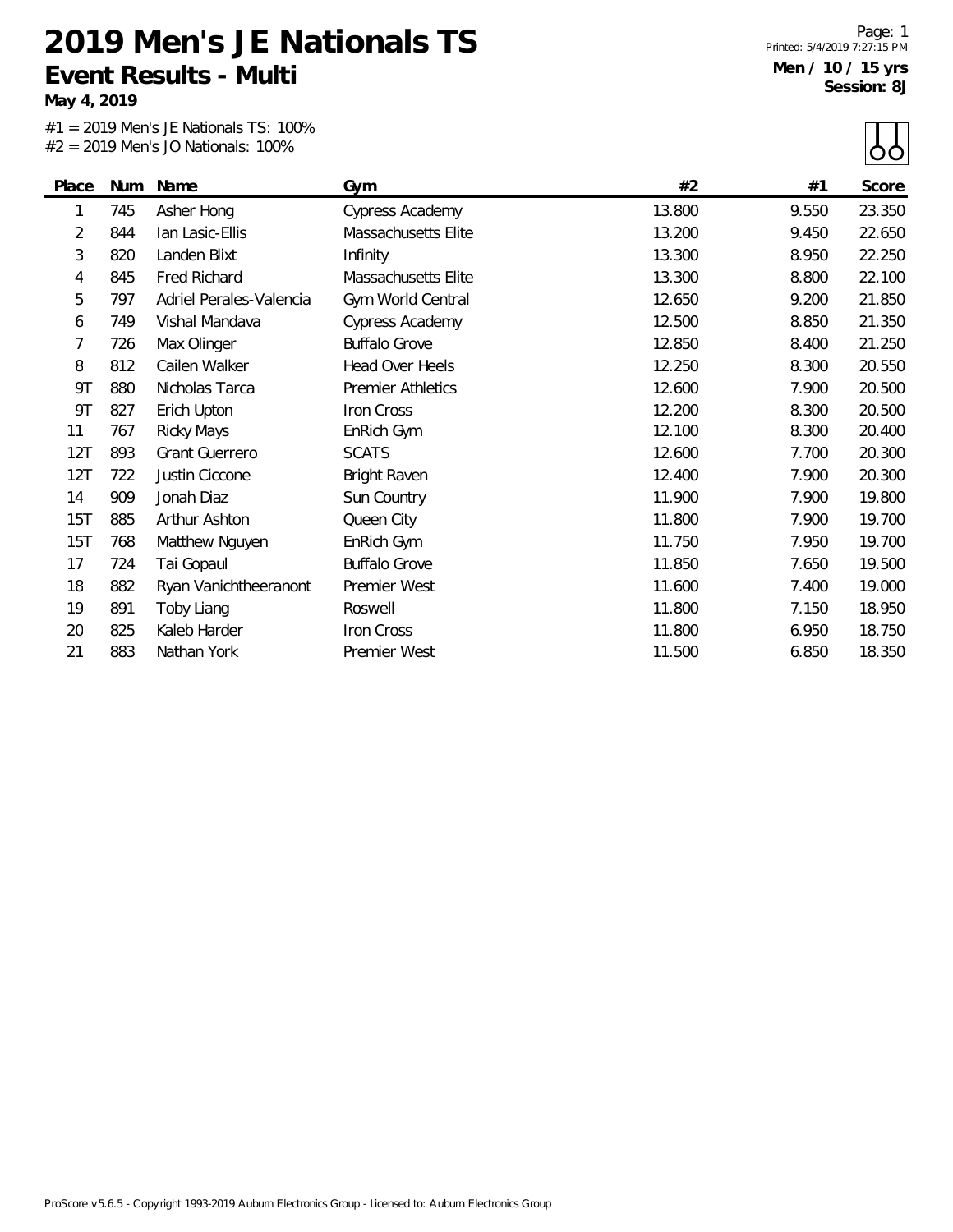**May 4, 2019**

#1 = 2019 Men's JE Nationals TS: 100% #2 = 2019 Men's JO Nationals: 100%

 $\sqrt{1}$ 

|       |     | $#Z = ZUIY$ inert s JO inductions: TOO% |                          |        |       | ᅩ      |
|-------|-----|-----------------------------------------|--------------------------|--------|-------|--------|
| Place |     | Num Name                                | Gym                      | #2     | #1    | Score  |
| 1     | 845 | Fred Richard                            | Massachusetts Elite      | 14.550 | 9.200 | 23.750 |
| 2     | 820 | Landen Blixt                            | Infinity                 | 14.050 | 9.400 | 23.450 |
| 3     | 745 | Asher Hong                              | <b>Cypress Academy</b>   | 14.100 | 9.300 | 23.400 |
| 4     | 812 | Cailen Walker                           | Head Over Heels          | 14.200 | 9.050 | 23.250 |
| 5     | 722 | Justin Ciccone                          | <b>Bright Raven</b>      | 13.700 | 9.250 | 22.950 |
| 6     | 882 | Ryan Vanichtheeranont                   | Premier West             | 13.500 | 9.350 | 22.850 |
| 7     | 844 | lan Lasic-Ellis                         | Massachusetts Elite      | 13.300 | 9.450 | 22.750 |
| 8     | 767 | <b>Ricky Mays</b>                       | EnRich Gym               | 13.850 | 8.850 | 22.700 |
| 9     | 880 | Nicholas Tarca                          | <b>Premier Athletics</b> | 13.900 | 8.650 | 22.550 |
| 10    | 909 | Jonah Diaz                              | Sun Country              | 13.450 | 8.950 | 22.400 |
| 11    | 797 | Adriel Perales-Valencia                 | Gym World Central        | 12.800 | 9.400 | 22.200 |
| 12    | 726 | Max Olinger                             | <b>Buffalo Grove</b>     | 13.150 | 9.000 | 22.150 |
| 13T   | 891 | Toby Liang                              | Roswell                  | 13.200 | 8.850 | 22.050 |
| 13T   | 724 | Tai Gopaul                              | <b>Buffalo Grove</b>     | 13.150 | 8.900 | 22.050 |
| 15T   | 749 | Vishal Mandava                          | Cypress Academy          | 12.700 | 9.100 | 21.800 |
| 15T   | 768 | Matthew Nguyen                          | EnRich Gym               | 13.100 | 8.700 | 21.800 |
| 15T   | 885 | Arthur Ashton                           | Queen City               | 13.600 | 8.200 | 21.800 |
| 18    | 883 | Nathan York                             | Premier West             | 13.200 | 8.500 | 21.700 |
| 19    | 893 | Grant Guerrero                          | <b>SCATS</b>             | 12.300 | 9.150 | 21.450 |
| 20    | 825 | Kaleb Harder                            | Iron Cross               | 12.700 | 8.400 | 21.100 |
| 21    | 827 | Erich Upton                             | Iron Cross               | 11.300 | 8.900 | 20.200 |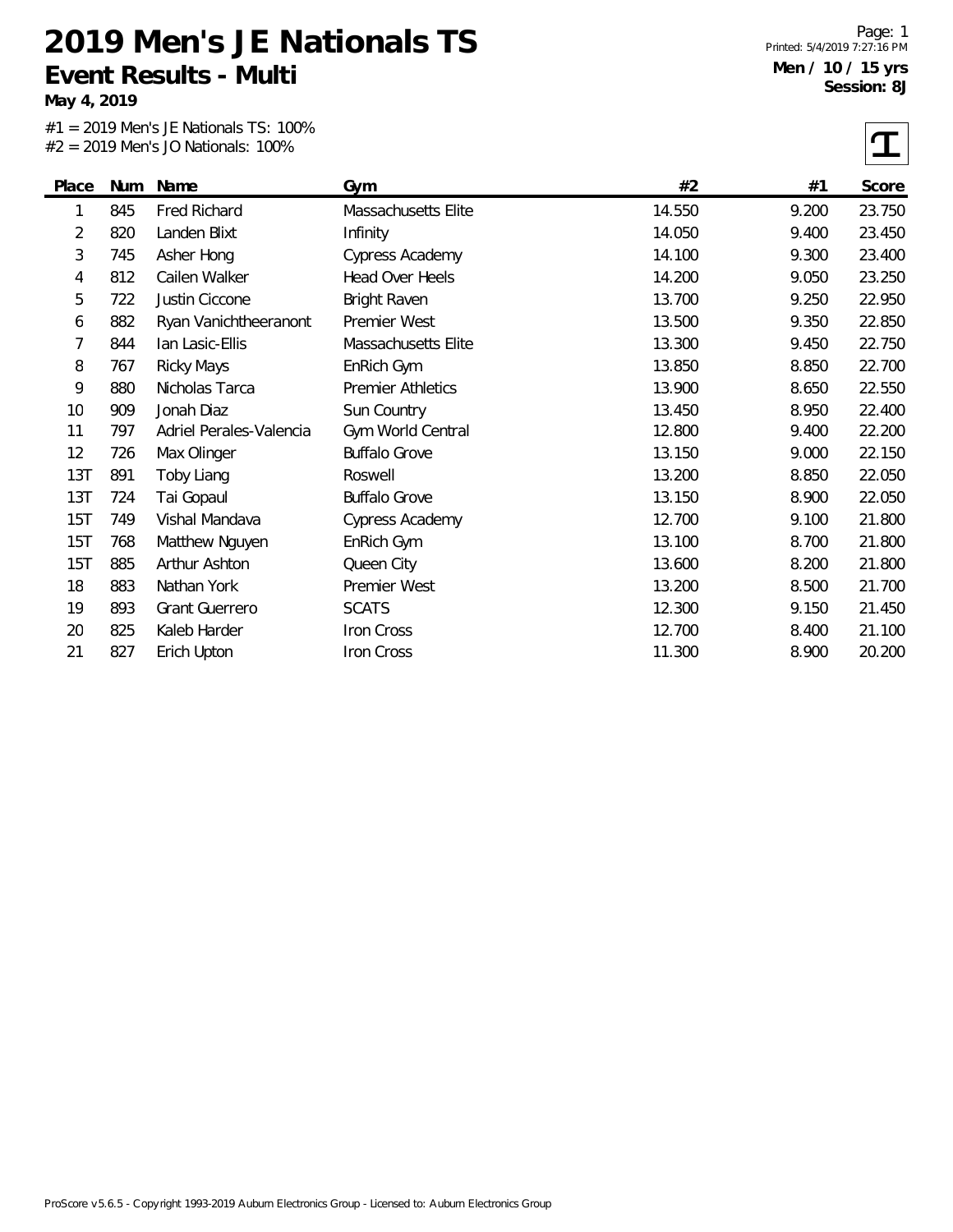**May 4, 2019**

#1 = 2019 Men's JE Nationals TS: 100% #2 = 2019 Men's JO Nationals: 100%

Page: 1 Printed: 5/4/2019 7:27:18 PM **Men / 10 / 15 yrs Session: 8J**

न्मन

|       |     | $\frac{1}{2}$ $\frac{1}{2}$ $\frac{1}{2}$ $\frac{1}{2}$ $\frac{1}{2}$ $\frac{1}{2}$ $\frac{1}{2}$ $\frac{1}{2}$ $\frac{1}{2}$ $\frac{1}{2}$ $\frac{1}{2}$ $\frac{1}{2}$ $\frac{1}{2}$ $\frac{1}{2}$ $\frac{1}{2}$ $\frac{1}{2}$ $\frac{1}{2}$ $\frac{1}{2}$ $\frac{1}{2}$ $\frac{1}{2}$ $\frac{1}{2}$ $\frac{1}{2}$ |                          |        |       | 1' F   |
|-------|-----|---------------------------------------------------------------------------------------------------------------------------------------------------------------------------------------------------------------------------------------------------------------------------------------------------------------------|--------------------------|--------|-------|--------|
| Place | Num | Name                                                                                                                                                                                                                                                                                                                | Gym                      | #2     | #1    | Score  |
| 1     | 844 | lan Lasic-Ellis                                                                                                                                                                                                                                                                                                     | Massachusetts Elite      | 14.250 | 9.400 | 23.650 |
| 2     | 745 | Asher Hong                                                                                                                                                                                                                                                                                                          | <b>Cypress Academy</b>   | 14.200 | 9.200 | 23.400 |
| 3     | 749 | Vishal Mandava                                                                                                                                                                                                                                                                                                      | <b>Cypress Academy</b>   | 13.050 | 9.300 | 22.350 |
| 4     | 893 | Grant Guerrero                                                                                                                                                                                                                                                                                                      | <b>SCATS</b>             | 13.050 | 9.250 | 22.300 |
| 5     | 820 | Landen Blixt                                                                                                                                                                                                                                                                                                        | Infinity                 | 12.900 | 9.100 | 22.000 |
| 6     | 724 | Tai Gopaul                                                                                                                                                                                                                                                                                                          | <b>Buffalo Grove</b>     | 12.800 | 8.950 | 21.750 |
| 7     | 882 | Ryan Vanichtheeranont                                                                                                                                                                                                                                                                                               | Premier West             | 12.550 | 9.050 | 21.600 |
| 8T    | 797 | Adriel Perales-Valencia                                                                                                                                                                                                                                                                                             | Gym World Central        | 12.600 | 8.950 | 21.550 |
| 8T    | 909 | Jonah Diaz                                                                                                                                                                                                                                                                                                          | Sun Country              | 12.700 | 8.850 | 21.550 |
| 10    | 726 | Max Olinger                                                                                                                                                                                                                                                                                                         | <b>Buffalo Grove</b>     | 12.700 | 8.800 | 21.500 |
| 11    | 885 | Arthur Ashton                                                                                                                                                                                                                                                                                                       | Queen City               | 12.650 | 8.650 | 21.300 |
| 12    | 845 | Fred Richard                                                                                                                                                                                                                                                                                                        | Massachusetts Elite      | 13.050 | 8.200 | 21.250 |
| 13T   | 883 | Nathan York                                                                                                                                                                                                                                                                                                         | Premier West             | 12.600 | 8.550 | 21.150 |
| 13T   | 825 | Kaleb Harder                                                                                                                                                                                                                                                                                                        | Iron Cross               | 12.500 | 8.650 | 21.150 |
| 13T   | 891 | Toby Liang                                                                                                                                                                                                                                                                                                          | Roswell                  | 12.450 | 8.700 | 21.150 |
| 16    | 812 | Cailen Walker                                                                                                                                                                                                                                                                                                       | Head Over Heels          | 12.050 | 8.700 | 20.750 |
| 17    | 722 | Justin Ciccone                                                                                                                                                                                                                                                                                                      | <b>Bright Raven</b>      | 12.500 | 7.650 | 20.150 |
| 18    | 827 | Erich Upton                                                                                                                                                                                                                                                                                                         | Iron Cross               | 12.300 | 7.700 | 20.000 |
| 19    | 767 | Ricky Mays                                                                                                                                                                                                                                                                                                          | EnRich Gym               | 12.050 | 7.700 | 19.750 |
| 20    | 880 | Nicholas Tarca                                                                                                                                                                                                                                                                                                      | <b>Premier Athletics</b> | 10.850 | 8.600 | 19.450 |
| 21    | 768 | Matthew Nguyen                                                                                                                                                                                                                                                                                                      | EnRich Gym               | 11.450 | 7.600 | 19.050 |